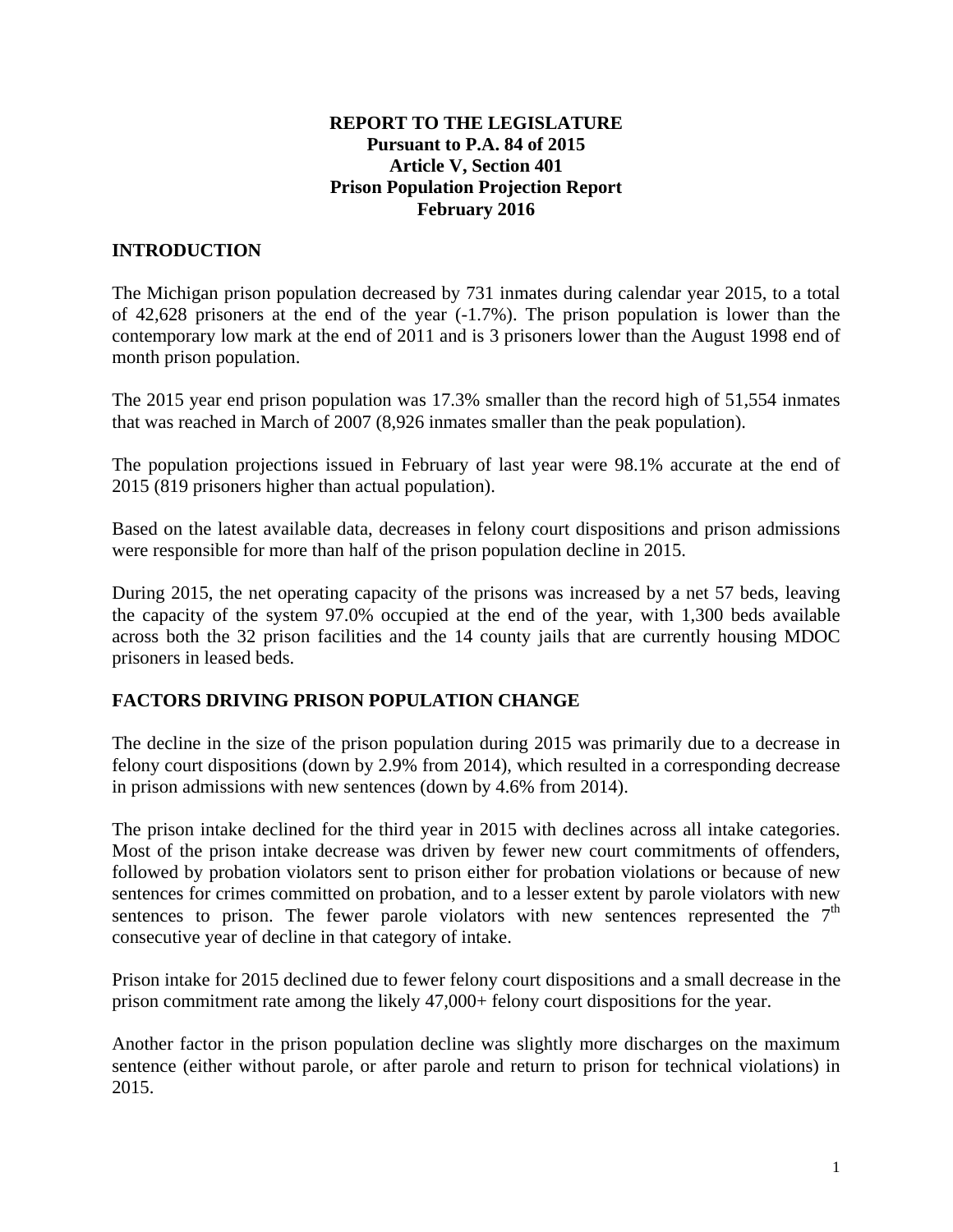## **PRISON POPULATION PROJECTION METHODOLOGY**

Michigan's prison population projections are generated by a computerized simulation model, developed originally by the National Council on Crime and Delinquency (NCCD). It was then adapted for Michigan by research and planning staff in the Michigan Department of Corrections. The computerized simulation model mimics the movement of prisoners through the Corrections system and uses past practice and prior year trends to predict future patterns.

The projection model itself is simply an automated shell into which numerous probability distribution arrays must be fed (after creation outside the model by extensive statistical analyses), regarding how and when prisoners move through the various points in the corrections process (e.g., intake at reception, time to each subsequent parole hearing, likelihood of parole at each hearing, timing of release to parole, chances of return as a violator, and discharge from sentence). These arrays are broken down by the various population subgroups with particular characteristics (i.e., offense, sentence length, etc.).

Michigan's projection model incorporates finer resolution than the original NCCD model. For example, Michigan's model has up to 50 distinct maximum-term groups, each of which can have up to six minimum-term pairings. This level of detail allows particular attention to relatively short sentences of 2 years or less, which have the most influence on 3 to 5 year projection accuracy.

The projection model does not forecast the annual number of prison admissions; but once entered as values, the model does disaggregate admissions randomly based on past distributions. Then, the projection model simulates the flow of the existing prison population and new intake through the system, including feedback loops for parole violators with and without new sentences.

The source of the raw data for the projection is downloads from the MDOC data systems and the data are analyzed via the Statistical Package for the Social Sciences (SPSS). Once the projection model shell is populated with probability distribution arrays, numerous iterations of the model are run, "fine tuning" against two or more years of historical, actual trace vectors for purposes of validating the rebuilt data.

After a successful result is obtained (which must track past trends accurately, and must correspond to short-term expectations for the future informed by considerable independent analysis of recent trends), then the projections are issued by the Department.

Multiple projection runs can be combined – especially in times of particular uncertainty – to generate a confidence interval based on the monthly minimums and maximums for all of the runs, with the expectation that future population will more assuredly fall within the confidence interval. The model can also be used for "what if" analyses, such as simulating the impact of proposed legislative sunset provisions or modifications to sentencing laws.

Exceptions to the model's track record of better than 99% short-term projection accuracy have sometimes occurred over the years, when criminal justice practices and trends deviated from the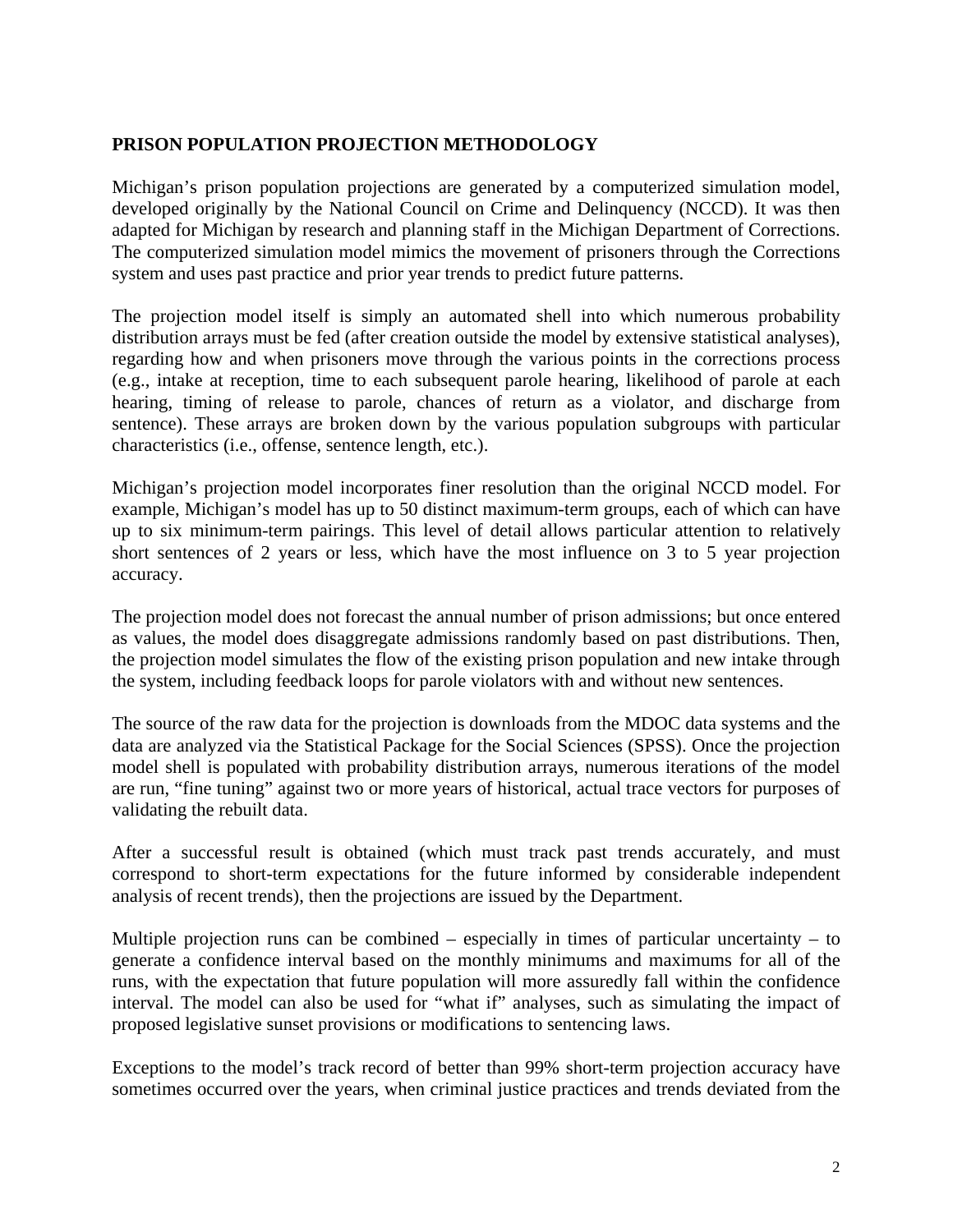past or showed unstable or uncharacteristic patterns – in which case the problem has generally been inadequate history against which to validate and fine-tune the results.

Long-term projections are generally considered less reliable because of the difficulty associated with predicting multi-year prison intake volume as well as changes in laws and policies that may affect the underlying statistical distributions which drive the model. That is why the projections are updated at least once each year – to adjust for any new laws, policies, court rulings, operational practices or trends.

## **NEW PRISON POPULATION PROJECTION ASSUMPTIONS**

The prison population projections in this report are a baseline forecast that assumes no new legislative or policy initiatives. Therefore, the assumptions underlying these projections pertain to the usual key factors that drive prison population (which include - for the most part - prison intake, paroles, and parole revocations).

## **Prison Intake**

Through November (the latest available data), felony court dispositions were on a pace to decrease again in 2015 compared to 2014. The prison commitment rate was on a pace to decline slightly in 2015. The combined declines resulted in a decrease of 4.6% for prison intake in 2015 compared to 2014. Prison intake thus finished 2015 down for the third consecutive year to the lowest level in two decades.

The decrease in prison admissions for 2015 was unexpected by the forecast in the last projection, however it would not take much of a shift for the intake trend to reverse direction again.

The prudent course is to assume that upward spikes in prison admissions are unlikely given the recent yearly declines, but the new baseline projection should continue to incorporate the possibility of somewhat higher prison intake going forward. This projection update thus assumes that annual prison admissions for 2016 are comparable to 2015 followed by slight yearly increases for the next two years of the projection bringing the yearly admissions back to roughly the 2013 level.

## **Paroles**

Moves to parole in calendar year 2015 were comparable to 2014 and are expected to maintain stability going forward because of the comparative equilibrium that has been in evidence during recent years, with release and return trends varying only within a narrow range from year to year. The small expected increases in new prison admissions also promote general stability in the trends.

Consequently, this baseline projection update assumes that the annual number of moves to parole will be roughly the same each year throughout the projection. If not, then any change could arguably go either way because of the twin factors that most directly influence moves to parole –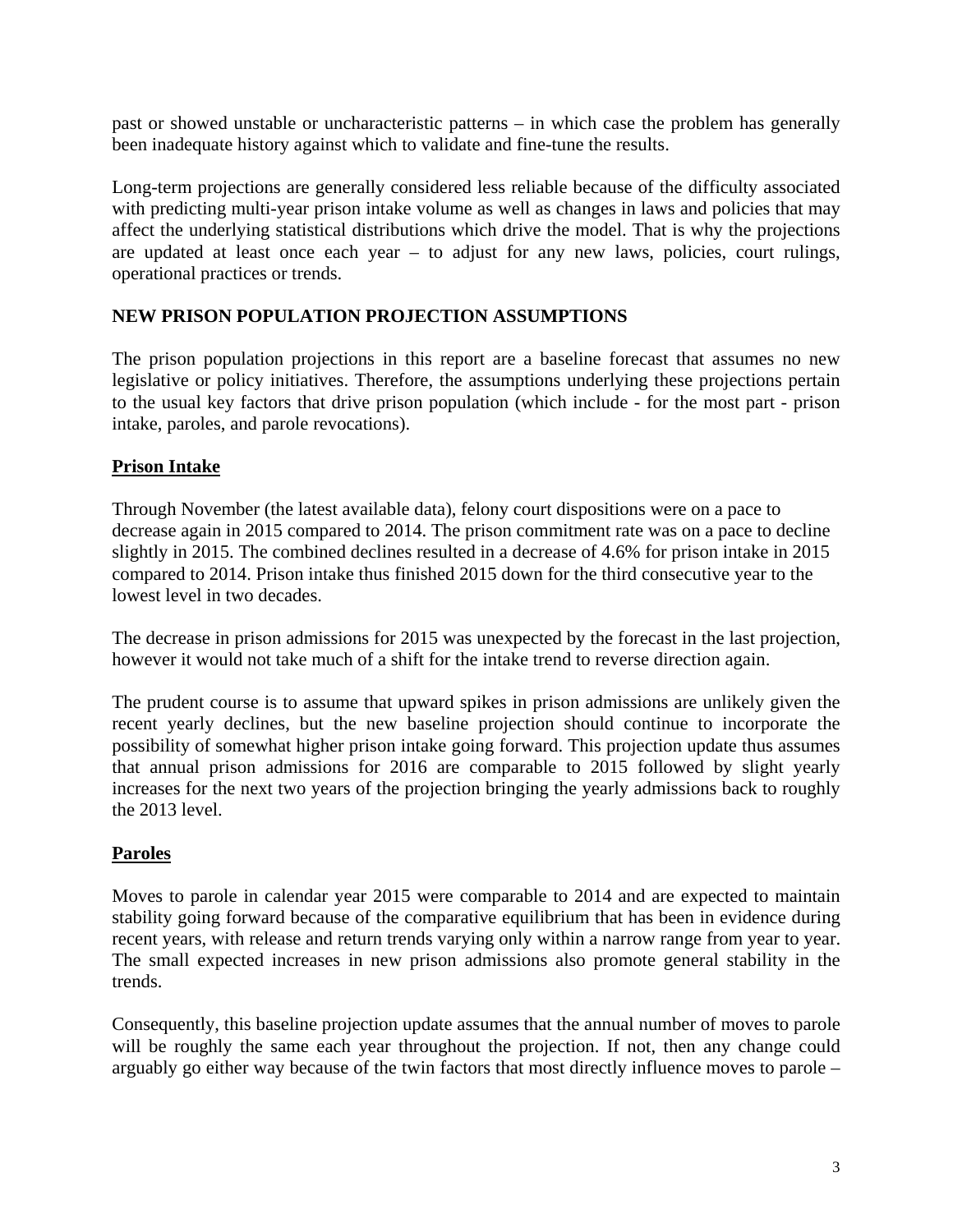namely, the number of parole decisions and the parole approval rate, neither of which is expected to change appreciably.

#### **Parole Violator Technical Returns to Prison (parole revocations)**

Parole violator technical (PVT) returns to prison in 2015 increased compared to 2014. This increase was mitigated by a further decrease in parole violators returned with new sentences.

It is assumed that the number of PVT returns will continue to moderate throughout the baseline projection thanks to further refinements to prisoner reentry practices, but the overall stability of the corrections system that has occurred during recent years is likely to continue regardless, as further moderation in the number of PVT returns will be offset by the gradual increase in prison admissions with new sentences.

#### **Implications for the New Prison Population Forecast**

Given the above discussion regarding assumptions, it is expected that the size of the prison population through 2016 will slow the decline of the last half of 2015 and then increase very gradually throughout the baseline projection because of the prudent supposition that prison admissions will slowly increase as well. This small and gradual change could easily occur because of either a modest rebound in felony court dispositions or a continuation of the trend toward slight increases in the prison commitment rate.

Again, keep in mind that this is a baseline projection that makes no assumptions about future changes in criminal justice statutes, policies or practices that would further affect the size of the prison population.

It should be remembered that the prison population projection is not expected to be precisely ontarget from one month to the next, but rather will be expected to see the actual population alternately curving under and over the projection line periodically during the course of time, to even out the month-to-month fluctuations in favor of the longer-term trend.

## **PRISON POPULATION PROJECTIONS**

The following chart summarizes the revised and extended baseline prison population projections through calendar year 2020. Table 1 (quarterly) and Table 2 (monthly) show the figures corresponding to the projection line in the chart.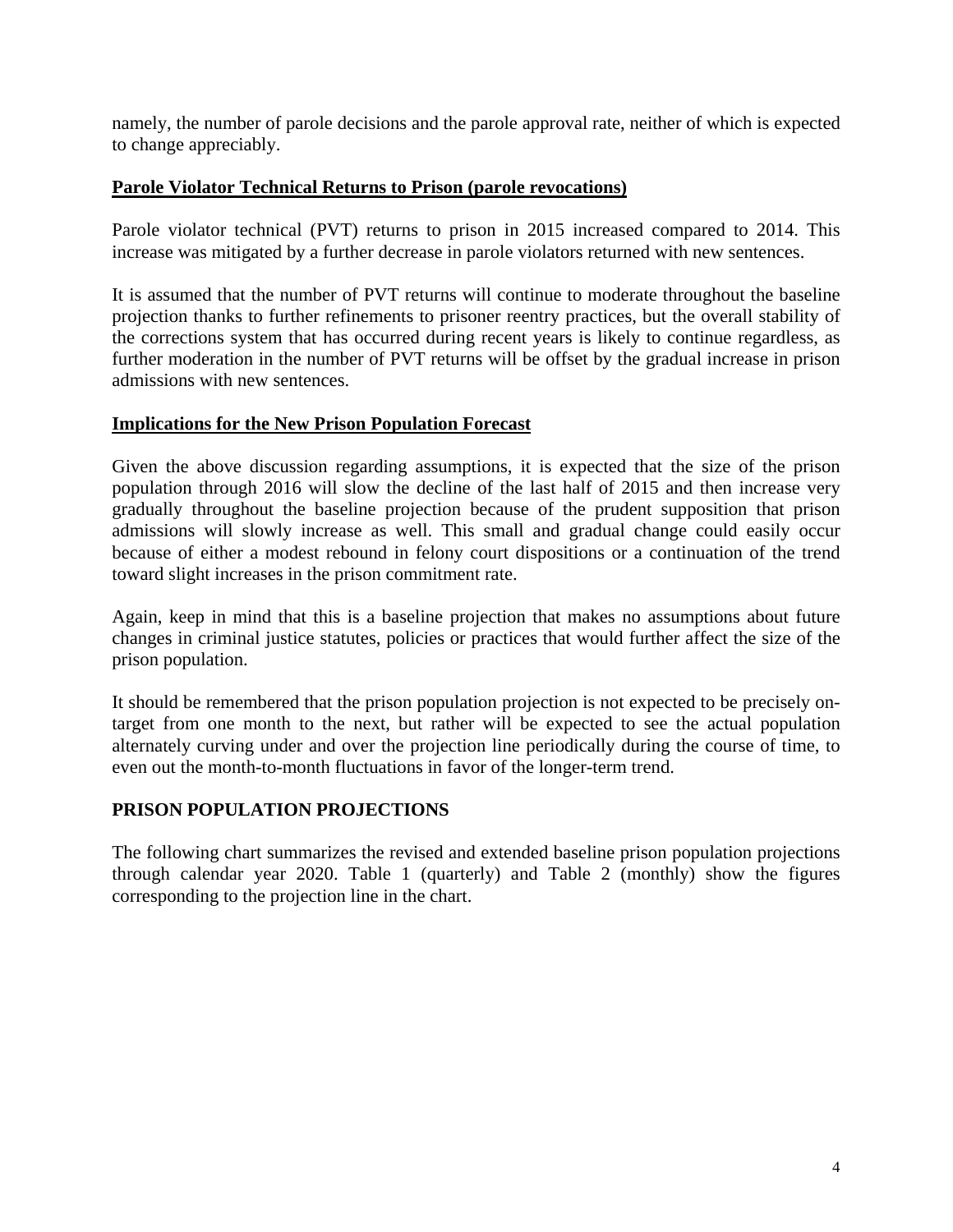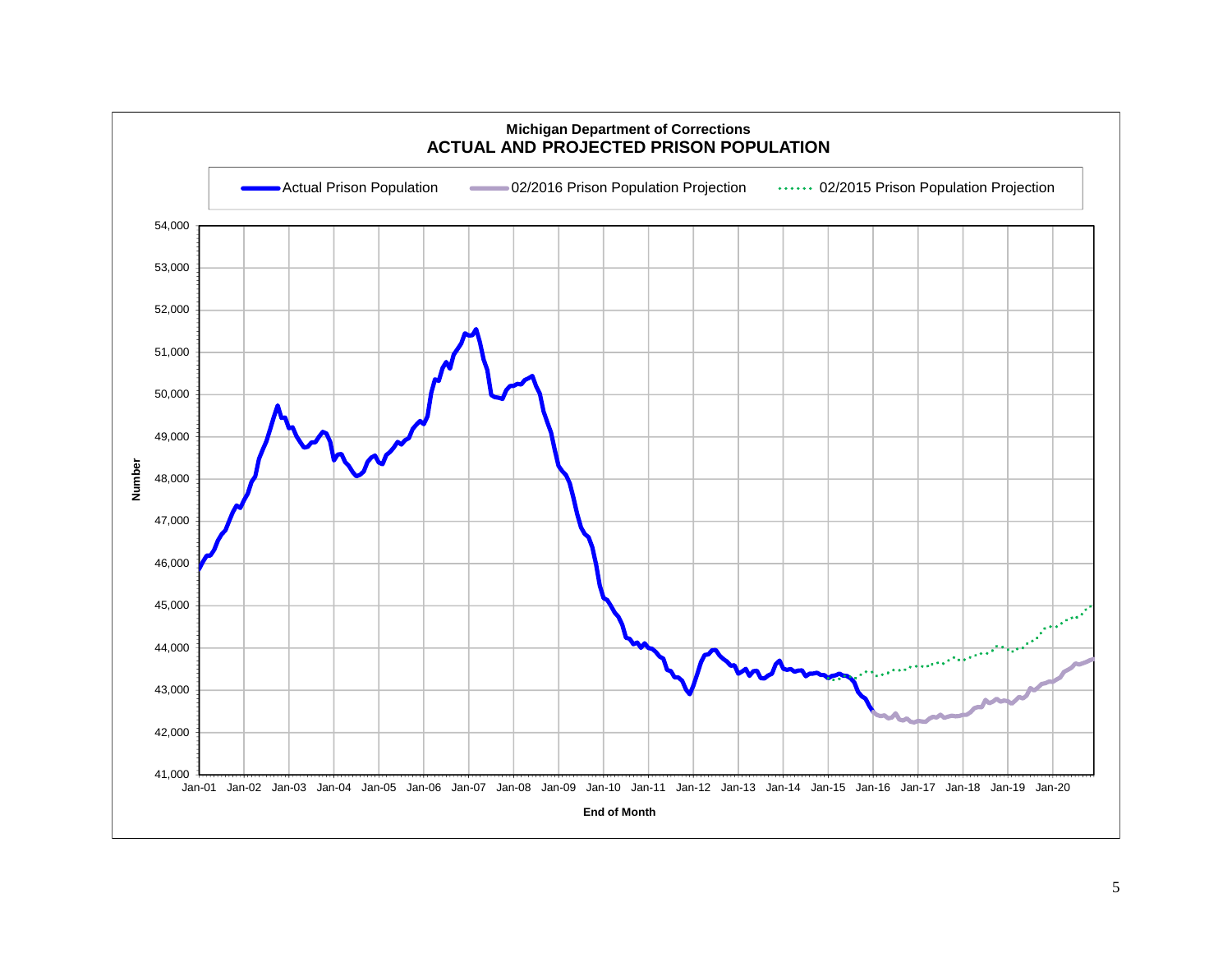| Table 1                             |                                     |                                              |
|-------------------------------------|-------------------------------------|----------------------------------------------|
| <b>Prison Population Projection</b> |                                     |                                              |
| February, 2016                      |                                     |                                              |
| End of<br>Month                     | Projected<br>Prisoner<br>Population | Yearly<br>Change                             |
| Mar-16                              | 42,387                              |                                              |
| $Jun-16$                            | 42,353                              |                                              |
| Sep-16                              | 42,284                              |                                              |
| Dec-16                              | 42,239                              | $-389$                                       |
| Mar-17                              | 42,252                              |                                              |
| $Jun-17$                            | 42,353                              |                                              |
| Sep-17                              | 42,374                              |                                              |
| Dec-17                              | 42,392                              | 153                                          |
| Mar-18                              | 42,479                              |                                              |
| $Jun-18$                            | 42,596                              |                                              |
| Sep-18                              | 42,733                              |                                              |
| Dec-18                              | 42,757                              | 365                                          |
| Mar-19                              | 42,758                              |                                              |
| <b>Jun-19</b>                       | 42,873                              |                                              |
| Sep-19                              | 43,060                              |                                              |
| Dec-19                              | 43,207                              | 450                                          |
| Mar-20                              | 43,302                              |                                              |
| <b>Jun-20</b>                       | 43,535                              |                                              |
| Sep-20                              | 43,639                              |                                              |
| Dec-20                              | 43,741                              | 534                                          |
|                                     |                                     | MDOC Office of Research & Planning 2/10/2016 |